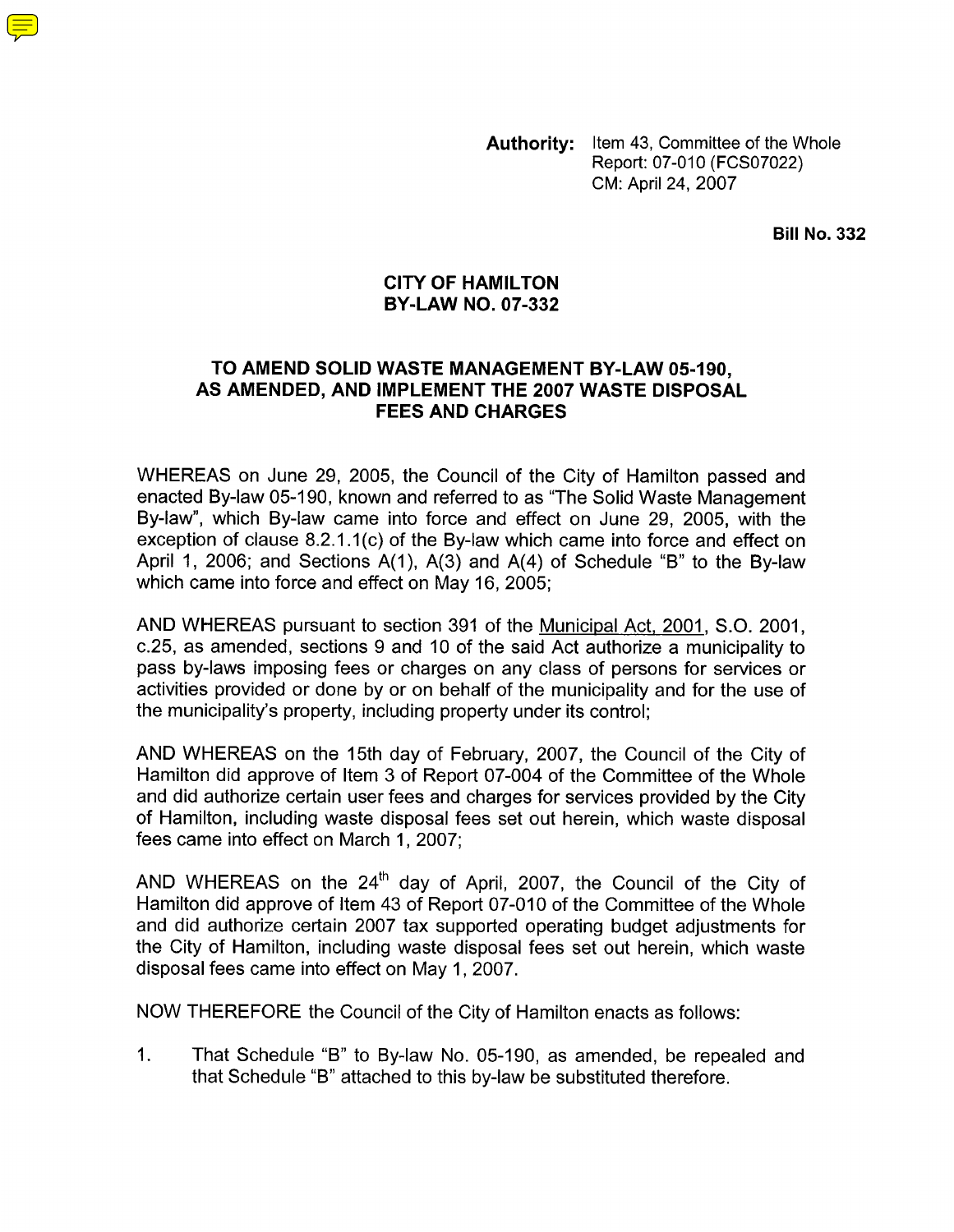- 2. That this by-law shall be deemed to have come into force and take effect on January 1,2007.
- 3. In all other respects, the contents of By-law 05-190, as amended, including but not limited to all other fees and charges therein, are hereby confirmed as unchanged.

**PASSED AND ENACTED** this 28<sup>th</sup> day of November, 2007.

Fred Eisenberger

Mayor **Mayor City Clerk** 

Kevin C.-Christenson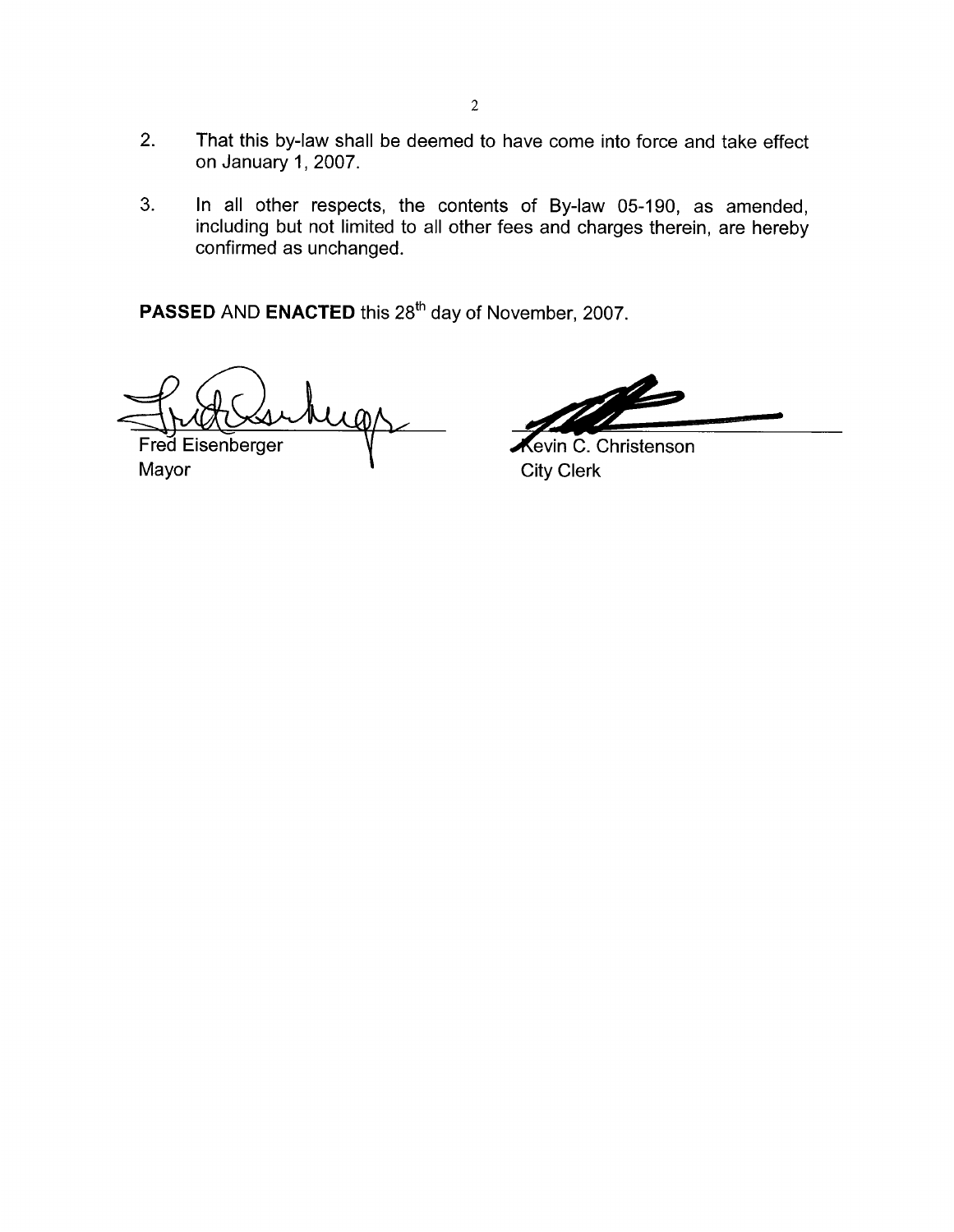# **SCHEDULE "B" TO BY-LAW 07-332**

## **WASTE DISPOSAL FEES**

# **A. WASTE DISPOSAL ACTIVITY FEE** 1) Residential Vehicles transporting Garbage: January 1,2007 to February 28,2007: \$7.50 per visit for the first 100 kg or part thereof; \$0.1015 per kg in excess of 100 kg. \* March 1, 2007 to April 30, 2007: \$7.75 per visit for the first 100 kg or part thereof; \$0.1050 per kg in excess of 100 kg. \* As of May 1,2007: \$7.75 per visit for the first 100 kg or part thereof; \$0.11 per kg in excess of 100 kg. \* 2) Residential Vehicles transporting separated No charge Recyclable Materials, Leaf and Yard Waste and ferrous and non-ferrous bulk metals **3)** Private Waste Haulers and Commercial Vehicles transporting Waste: January 1, 2007 to February 28, 2007: \$10.15 per visit per 100 kg or part thereof \* March 1, 2007 to April 30, 2007: \$10.50 per visit per 100 kg or part thereof \* As of May 1,2007: \$1 1 .OO per visit per 100 kg or part thereof \* 4) Commercial Vehicles possessing a signed affidavit transporting Waste for personal use: January 1,2007 to February 28,2007: \$7.50 per visit for the first 100 kg or part thereof of Garbage, and \$0.1015 per

kg in excess of 100 kg. \*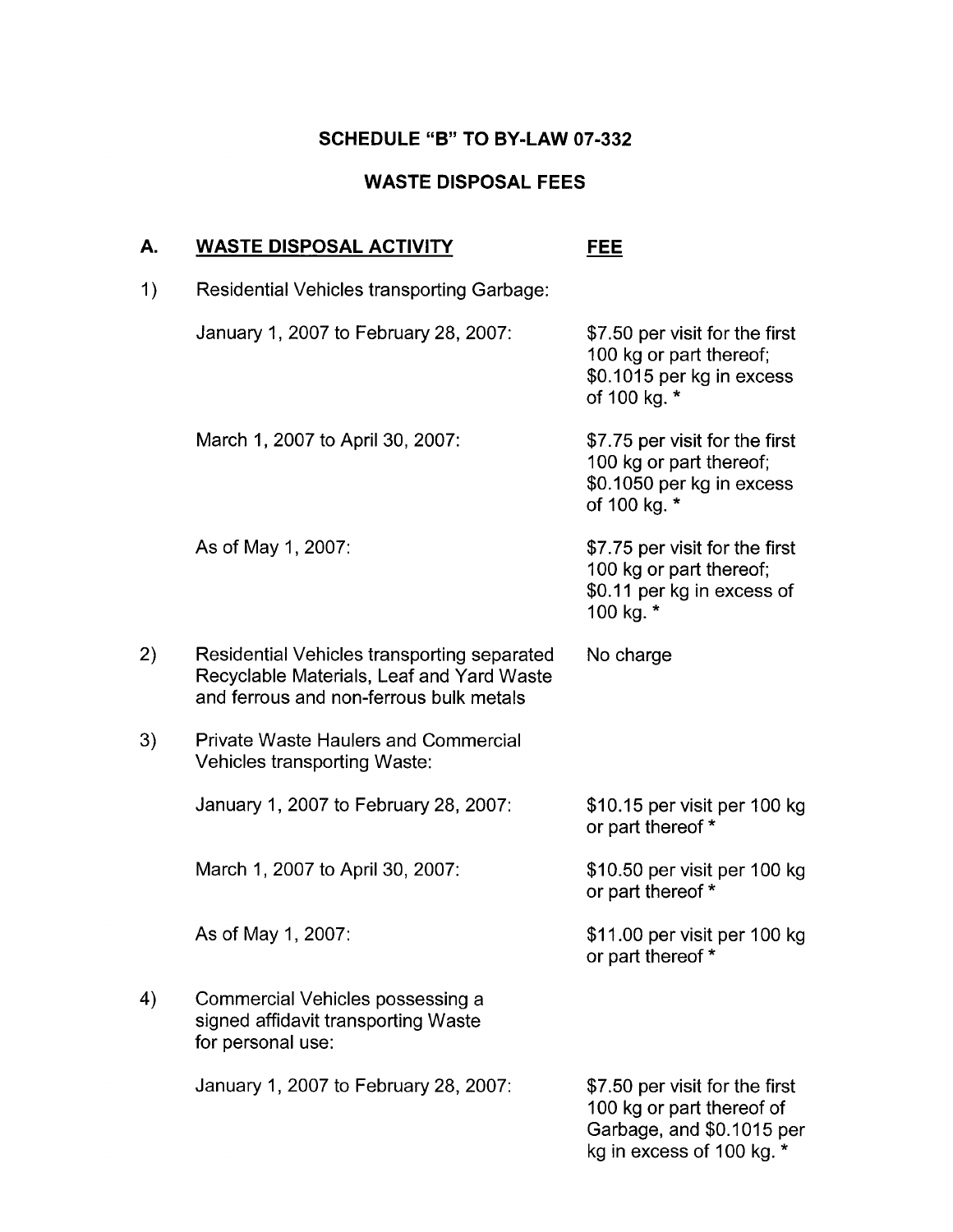|    | March 1, 2007 to April 30, 2007:                                                                                                                             | \$7.75 per visit for the first<br>100 kg or part thereof of<br>Garbage, and \$0.1050 per<br>kg in excess of 100 kg. *                            |                                                                                                                                                                       |  |
|----|--------------------------------------------------------------------------------------------------------------------------------------------------------------|--------------------------------------------------------------------------------------------------------------------------------------------------|-----------------------------------------------------------------------------------------------------------------------------------------------------------------------|--|
|    | As of May 1, 2007:                                                                                                                                           | \$7.75 per visit for the first<br>100 kg or part thereof of<br>Garbage, and \$0.11 per kg<br>in excess of 100 kg.*                               |                                                                                                                                                                       |  |
|    |                                                                                                                                                              | No charge for separated<br>Leaf and Yard Waste; no<br>charge for separated<br>Recyclable Materials and<br>ferrous and non-ferrous<br>bulk metals |                                                                                                                                                                       |  |
| 5) | Application for account set-up and<br>credit check                                                                                                           | \$30.00                                                                                                                                          |                                                                                                                                                                       |  |
| 6) | Alternate Fee for Private Haulers and<br>Commercial Vehicles in the event that<br>weigh scales become inoperative                                            | \$32.00 per cubic metre of<br>carrying capacity of the<br>vehicle                                                                                |                                                                                                                                                                       |  |
| 7) | Credit card, debit or cash deposit required<br>based on gross weight of a Private<br>Hauler's Vehicle or Commercial Vehicle<br>with an account with the City | $0 - 2500$ kg                                                                                                                                    | \$50.00                                                                                                                                                               |  |
|    |                                                                                                                                                              | $2501 - 3000$ kg                                                                                                                                 | \$100.00                                                                                                                                                              |  |
|    |                                                                                                                                                              | $3001 - 6000$ kg                                                                                                                                 | \$200.00                                                                                                                                                              |  |
|    |                                                                                                                                                              | 6001 - 9000 kg                                                                                                                                   | \$300.00                                                                                                                                                              |  |
|    |                                                                                                                                                              | over 9000 kg                                                                                                                                     | \$400.00                                                                                                                                                              |  |
| 8) | White Goods disposal fee (payable in<br>advance for each White Good containing<br>CFC's                                                                      |                                                                                                                                                  | \$22.00 per White Good.<br>No charge if White Good is<br>delivered to the Transfer<br><b>Station (except Kenora</b><br>Transfer Station) by the<br>Owner or Occupant. |  |

\* all transactions are rounded to the nearest \$0.50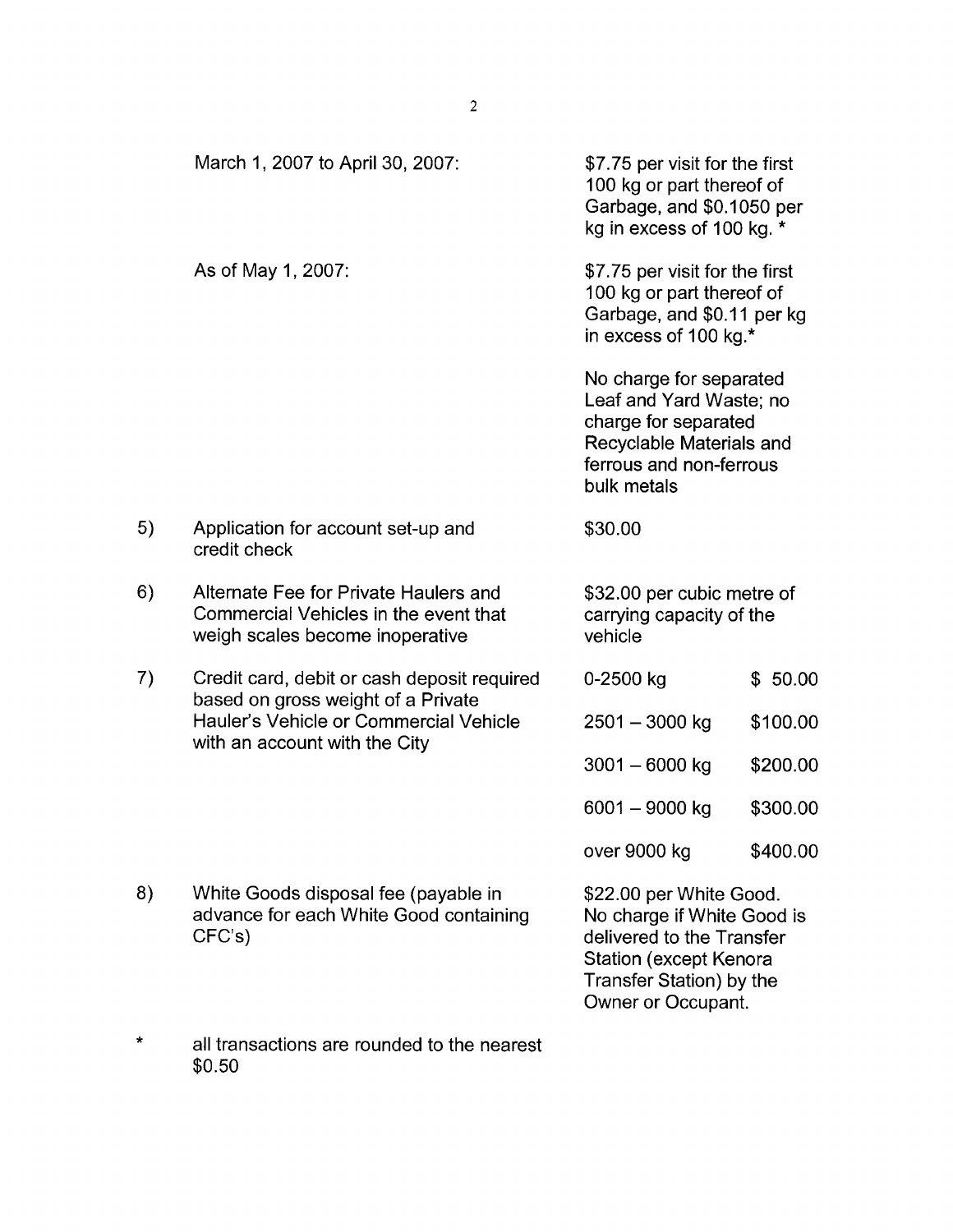## **B. CONDITIONS FOR WASTE DISPOSAL FEES**

- 1) For the purpose of this By-law, regular users of the Transfer Stations may be regarded as:
	- (a) the Private Hauler and the operator of a Commercial Vehicle depositing Waste averaging a minimum of *two* chargeable loads per week and/or;
	- the Private Hauler and the operator of a Commercial Vehicle whose monthly invoice is not less than \$50.00. (b)
- Private Haulers and Operators of Commercial Vehicles Regular Users 2)
	- Accounts for fees payable by Private Haulers and by operators of Commercial Vehicles who are regular users of the Facilities are to be invoiced at such regular periods as prescribed by the General Manager of Corporate Services. (a)
	- (b) Payment of such accounts as set forth in (a) above of this subsection B(2) shall be payable within thirty (30) calendar days of the date of the invoice.
	- $(c)$ Where an account for Waste disposal fees remains unpaid for more than thirty (30) calendar days, the Private Hauler or operator of a Commercial Vehicle will be notified in statement form including the greater of interest charges or a minimum service charge and a notice of non-payment shall be sent by the General Manager of Corporate Services advising that if payment is not received within ten (10) calendar days after the date of such notice, the Private Hauler's or operator of Commercial Vehicle's use of the City Transfer Stations shall be restricted to a cash basis. If an account remains unpaid for an additional ten (10) calendar days, admittance to the Facilities shall be refused until such time as the original invoice plus all outstanding interest and service charges to date are paid. The names of these Private Haulers and operators of Commercial Vehicles will be placed on a list and sent to the Transfer Stations instructing the weigh masters to refuse entry to those customers on the list. The General Manager of Corporate Services may require the posting of a performance bond or any other security acceptable to the General Manager of Corporate Services in the event that accounts continue from time-to-time to remain unpaid.
	- (d) Where the tare weight of a vehicle transporting Waste for disposal at the Facilities has been pre-determined and such weight issued to calculate the net weight of the Waste, the pre-determined tare weight of any vehicle may be verified at any time by either the City or the Private Hauler.